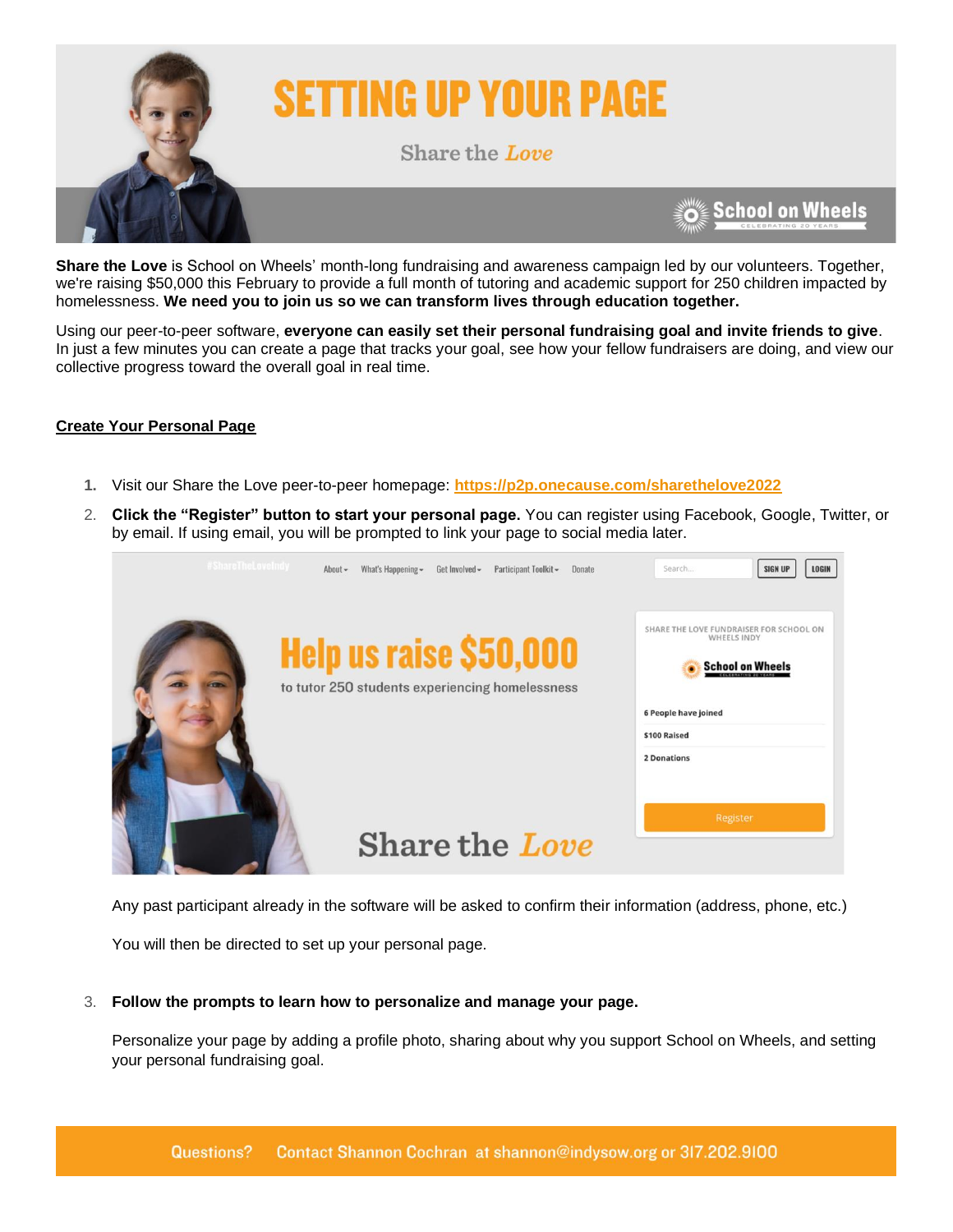| #ShareTheLoveIndy<br>About $\sim$                                                                                                                                                                                                                                                     | Participant Toolkit -<br>Search<br>What's Happening $\sim$<br>Get Involved $\sim$<br><b>Donate</b>                                                                      | <b>Claire Brosman</b>          |
|---------------------------------------------------------------------------------------------------------------------------------------------------------------------------------------------------------------------------------------------------------------------------------------|-------------------------------------------------------------------------------------------------------------------------------------------------------------------------|--------------------------------|
|                                                                                                                                                                                                                                                                                       | PERSONALIZE MY PAGE                                                                                                                                                     | <b>VIEW MY PAGE</b>            |
| $\Box$ View my page                                                                                                                                                                                                                                                                   | How do you want your name to appear on your page *                                                                                                                      |                                |
| <b>Ind</b> Dashboard                                                                                                                                                                                                                                                                  | Claire Brosman                                                                                                                                                          |                                |
| $\mathcal G$ Personalize my Page                                                                                                                                                                                                                                                      | What's the one or two sentences that sums up why you're doing this? (Optional)<br>Claire is doing Share the Love 2022 to raise awareness and money for School on Wheels |                                |
| $\Box$ Complete Activities                                                                                                                                                                                                                                                            |                                                                                                                                                                         | ı.<br>140 characters remaining |
| $\Box$ Raise at least \$500                                                                                                                                                                                                                                                           | What is your personal fundraising goal? *                                                                                                                               |                                |
| <b>Did you know that Share the</b><br>$\times$<br>Love 2022 works great on your<br>phone? You can do everything you<br>can from a desktop plus load photos<br>directly from your camera to your<br>page and invite your friends using<br>text or WhatsApp. Click here to go<br>mobile | $\dot{\mathsf{S}}$<br>500                                                                                                                                               |                                |
|                                                                                                                                                                                                                                                                                       | Not Fundraising this time around<br>Include Facebook/YouTube/Twitch live video stream code on your page (Optional)                                                      | h                              |

4. **Make a donation and invite others to join you.** Use the tabs in the left side menu to complete actions that will help you best customize your page and invite others to support your efforts.

If you set a personal fundraising goal, you'll see a tab "Raise at least…" where you can make the first donation then ask your friends and family to join you via email, text, Facebook or Twitter. You can even thank your donors from this page.

| #ShareTheLoveIndy<br>About -                                                                                                                                                                                                   | <b>Claire Brosman</b><br>Get Involved -<br>Participant Toolkit -<br>What's Happening -<br><b>Donate</b><br>Search                                                                                                                                                                                                                                                                                                                                                                                                       |  |  |
|--------------------------------------------------------------------------------------------------------------------------------------------------------------------------------------------------------------------------------|-------------------------------------------------------------------------------------------------------------------------------------------------------------------------------------------------------------------------------------------------------------------------------------------------------------------------------------------------------------------------------------------------------------------------------------------------------------------------------------------------------------------------|--|--|
|                                                                                                                                                                                                                                | RAISE AT LEAST \$500                                                                                                                                                                                                                                                                                                                                                                                                                                                                                                    |  |  |
| $\Box$ View my page                                                                                                                                                                                                            | <b>MAKE YOUR DONATION</b><br><b>ASK YOUR FRIENDS</b><br><b>THANK YOUR DONORS</b><br><b>ENTER CASH/CHECKS</b>                                                                                                                                                                                                                                                                                                                                                                                                            |  |  |
| <b>Ind Dashboard</b>                                                                                                                                                                                                           |                                                                                                                                                                                                                                                                                                                                                                                                                                                                                                                         |  |  |
| <b>≤ Personalize my Page</b>                                                                                                                                                                                                   | Ask your friends to donate using our tools; we'll help you compose the message and send it out using email,<br>Facebook and Twitter. We'll also help you keep track of who you need to follow up with and who you need to                                                                                                                                                                                                                                                                                               |  |  |
| $\Box$ Complete Activities                                                                                                                                                                                                     | thank.<br>We've put together some tips to help you run a successful fundraising campaign. Hide tips.                                                                                                                                                                                                                                                                                                                                                                                                                    |  |  |
| □ Raise at least \$500                                                                                                                                                                                                         | . Make the first donation on your page: It shows you really believe in what you are doing and sets a mark for how much to donate.                                                                                                                                                                                                                                                                                                                                                                                       |  |  |
| Did you know that Share the<br>$\infty$<br>Love 2022 works great on your<br>phone? You can do everything you<br>can from a desktop plus load photos<br>directly from your camera to your<br>page and invite your friends using | . Do a soft launch: Ask the people that you are sure will donate first so you can build up some momentum. People like to support a<br>winner.<br>. Make the ask personal for you: Emphasize what this cause means to you personally, how you've been involved in the past and the work<br>that the organization does that speaks to you.<br>. Make it personal for your donor: Don't just make a general post that you are raising money; direct your asks toward specific friends<br>using email, Facebook or Twitter. |  |  |
| text or WhatsApp. Click here to go<br>mobile                                                                                                                                                                                   | Ask using Email                                                                                                                                                                                                                                                                                                                                                                                                                                                                                                         |  |  |
|                                                                                                                                                                                                                                | D Ask using Text                                                                                                                                                                                                                                                                                                                                                                                                                                                                                                        |  |  |
|                                                                                                                                                                                                                                | <b>3</b> Ask on Facebook                                                                                                                                                                                                                                                                                                                                                                                                                                                                                                |  |  |
|                                                                                                                                                                                                                                | <b>S</b> Ask on Twitter                                                                                                                                                                                                                                                                                                                                                                                                                                                                                                 |  |  |
|                                                                                                                                                                                                                                |                                                                                                                                                                                                                                                                                                                                                                                                                                                                                                                         |  |  |

Share your page on social media and invite your friends to participate in activities or donate to help you meet your goal. Find plans for activities like a virtual trivia night and helpful fundraising tips in the **[participant toolkit.](https://indyschoolonwheels.org/participant-toolkit/)**